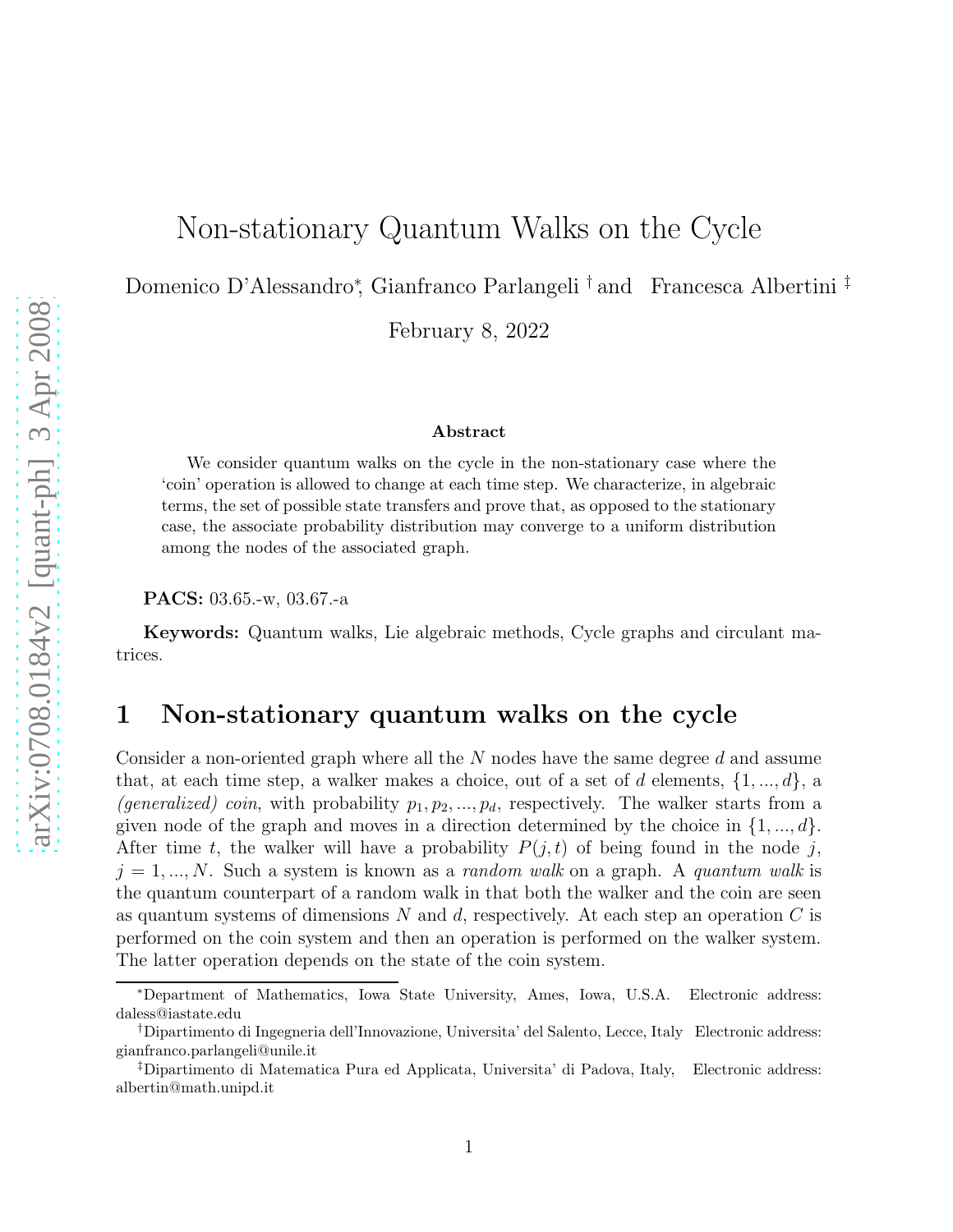Quantum walks have recently received large attention due to the fact that they can model quantum algorithms and generate interesting quantum states. There are several review papers on quantum walks, their use, dynamics, implementations and generalizations (see, e.g., [10], [11]). In most studies presented so far, the coin operation C is fixed and repeated at each time step. We shall call this type of quantum walks *stationary* while quantum walks where the coin operation is allowed to change at each time step will be named non-stationary. Studies exist on how the parameters of C affect the behavior of the quantum walk [19]. The non-stationary case has been considered in both numerical and analytic studies where the coin operation is allowed to change at each step according to a prescribed sequence or it is random  $[12]$ ,  $[13]$ ,  $[15]$ ,  $[17]$ . It is shown that, for certain walks, the presence of random noise in  $C$  at each step, the so called *unitary noise*, causes a behavior similar to the classical random walk. A non stationary setting can be considered also for other types of random walks such as classical walks on groups (as for example the Heisenberg group) [7], [8], [14]. These systems are of current interest as models of quantum dynamics. The role of the coin process is played by a dynamical system which may be characterized by a time varying transformation therefore giving rise to a non-stationary random walk on a group. Similar questions to the ones treated here, in particular concerning the set of achievable distributions, can be asked in that setting as well.

In this paper, we approach the study of non-stationary quantum walk from the point of view of *design* and *control* [5]. We consider the coin operation  $C$  as a control variable which we can change at each step in order to obtain a desired behavior. The first questions that arise in this setting are therefore about the type of behavior that can be obtained (in particular the type of probability distributions) and whether there are significant differences with the stationary case. This paper is a first study in this direction.

Current proposals for implementations of stationary quantum walks (see [10] and references therein) may be modified in order to obtain a non-stationary walk. This is discussed for example in [15] for a specific experimental proposal where a variable coin operation can be obtained by varying the duration of a laser pulse.

The quantum walk on the cycle is the simplest finite dimensional quantum walk. The study of stationary quantum walks on the cycle was started in [1]. In this case, as a consequence of the reversibility of the evolution, the probability distribution  $P(j, t)$  does not converge to a constant value as  $t \to \infty$ . This is in contrast with the classical random walk on the cycle whose probability distribution converges to a uniform distribution independently of the initial state. For this reason, a Cesaro type of alternative probability distribution is introduced which is the average of  $P(j, t)$  over an interval of time  $[0, t)$ . With this definition, a uniform limit distribution is obtained for number of positions N odd, which is independent of the initial state as long as this one is localized in one given position. For N even, there is a much richer behavior and different limit distributions are obtained for different initial states as discussed in [3], [4]. From an experimental point of view, having a uniform Cesaro type limit probability distribution, means that there is equal probability of finding the walker in one of the positions by measuring at a random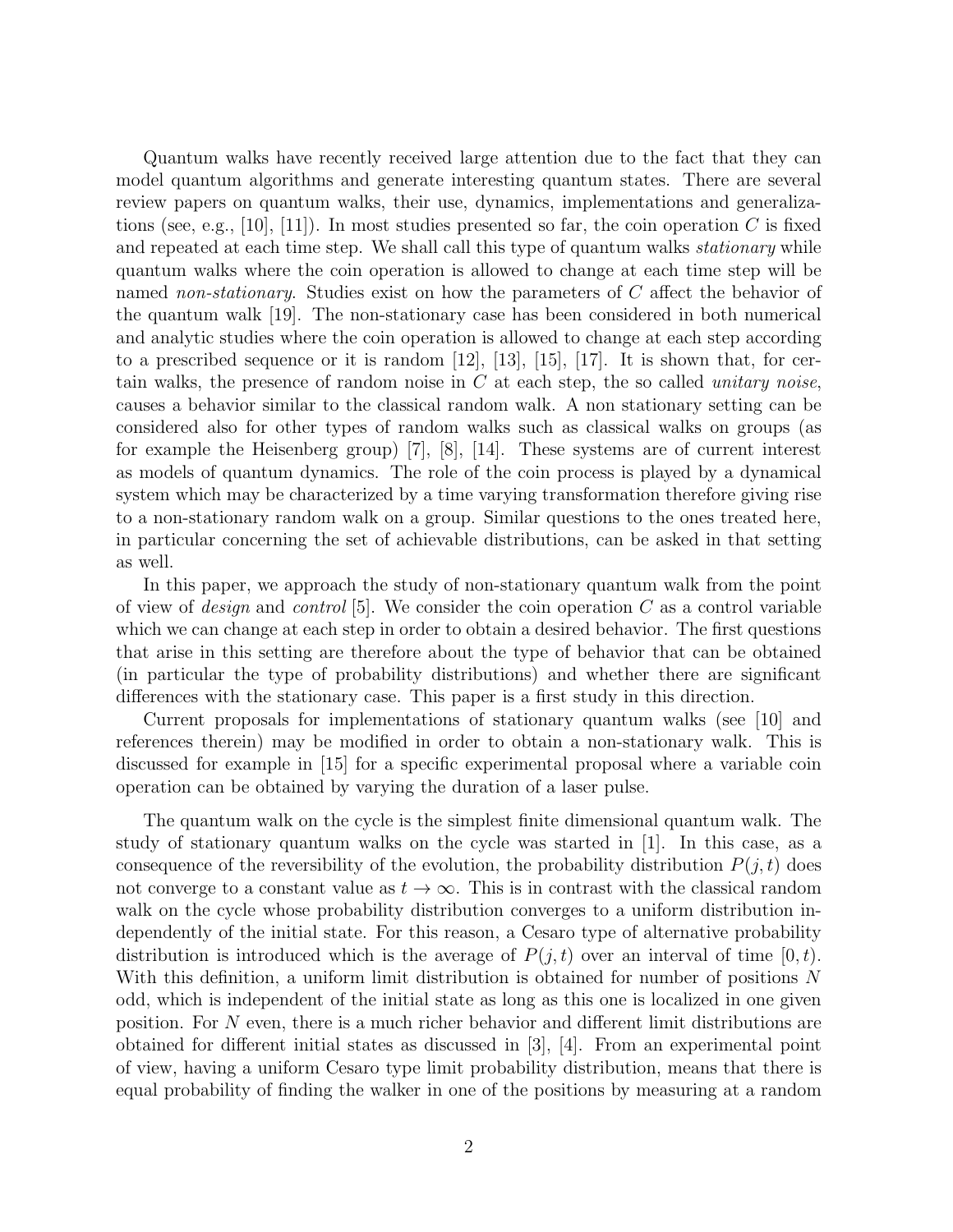time over a very large interval.

In dealing with non-stationary walks on the cycle, the first question concerns the type of (non-Cesaro) probability distributions that can be obtained. This question is of interest in the use of random walks for algorithmic purposes. In fact, there exist several computational algorithms which are based on sampling from a given set of objects according to a prescribed distribution [18]. These algorithms are referred to as randomized algorithms. If one uses a quantum walk to implement one of these algorithms, one can obtain the desired sample by measuring the position of the walker. One natural question concerns the set of possible distributions available. We shall answer this question in Lie algebraic terms in this paper for a non-stationary walk on the cycle and will show that it is possible that the probability distribution converges to a uniform distribution. There are at least two reasons to consider the uniform distribution with special attention. One is that it offers an example of a limit distribution (in the non-Cesaro sense) which is not available in the stationary case. In fact we will show that it is possible to reach a separable state of the form  $|1\rangle \otimes |w\rangle$  where  $|1\rangle$  is a state of a two dimensional coin and  $|w\rangle$  is a state of the walker with all equiprobable positions (cf. formulas (17) and (18) below). Since the coin operation is arbitrary, we can set it equal to the identity in the following steps and in the following evolution the walker will just move from one position to the other in a cycle and the probability of each position will be uniform. The probability distribution therefore reaches the uniform value and then stays constant. This is an example of a behavior different from the stationary case. The second reason to consider the uniform distribution in more detail is that this is the limit of the corresponding classical random walk on the cycle. Therefore, if an algorithm uses this feature of the classical counterpart, it can be implemented with the non-stationary quantum walk. For example, a randomized algorithm which requires sampling from a uniform distribution can be implemented by measuring the position of the walker at a large time. If we use the Cesaro definition of probability distribution we could perform a measurement but will have to select (again) a random time over a large interval.

A quantum walk on the cycle is a bipartite quantum system  $\mathcal{C} \otimes \mathcal{W}$ , where the system  $\mathcal{C}$ , the coin, is a two level system with orthonormal basis states  $|+1\rangle$  and  $|-1\rangle$ . The system W, the walker, is an N-level system with orthonormal basis states  $|0\rangle, |1\rangle,...,|N-1\rangle$ . At the t-th time-step, one performs a coin operation of the form  $C_t \otimes \mathbf{1}$  where  $C_t$  is an arbitrary (special) unitary operation on the two dimensional Hilbert space associated to  $\mathcal{C}$ , i.e., an element of  $SU(2)$ . This is followed by a conditional shift S on the Hilbert space associated to  $W$  defined as

$$
S|c\rangle \otimes |j\rangle = |c\rangle \otimes |(j+c) \bmod N\rangle.
$$

By considering the standard basis  $|e_j\rangle$ ,  $j = 1, ..., 2N$ , defined by  $|e_j\rangle := |1\rangle \otimes |j - 1\rangle$ , and  $|e_{j+N}\rangle := |-1\rangle \otimes |j-1\rangle, j = 1, ..., N$ , the matrix representation of the operator  $C_t \otimes \mathbf{1}$  is  $C_t \otimes \mathbf{1}_{N \times N}$  where  $\mathbf{1}_{N \times N}$  is the  $N \times N$  identity,<sup>1</sup>  $\otimes$  denotes the Kronecker product of matrices, and  $C_t \in SU(2)$ . The matrix representation of the operator S is the block

<sup>&</sup>lt;sup>1</sup>We replace this notation by **1** when there is no ambiguity on the dimension.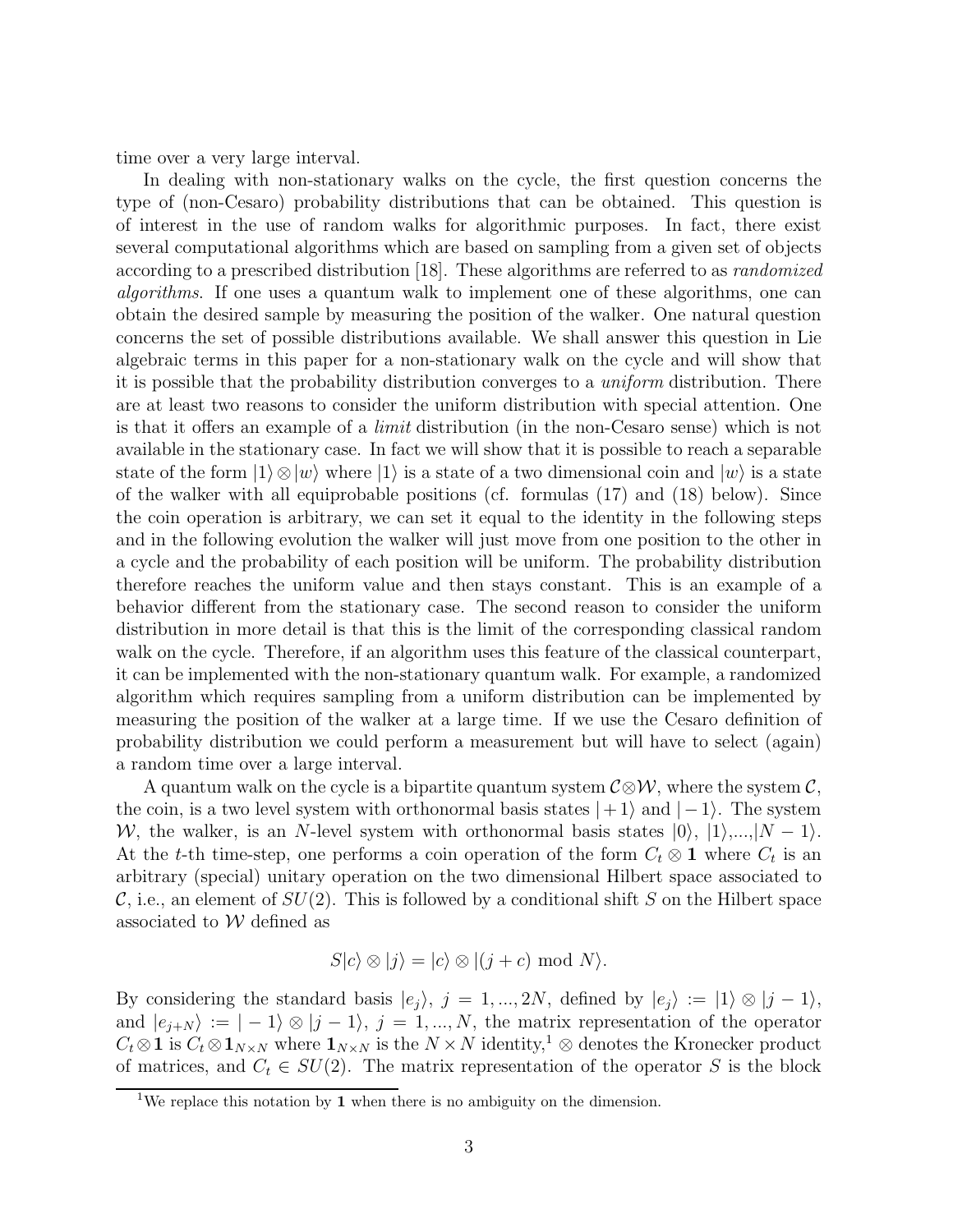diagonal matrix diag  $(F, F^T)$ , where F is the basic circulant permutation matrix, that is,  $\sqrt{2}$  $\overline{1}$ 

$$
S := \text{ diag }(F, F^T), \qquad F := \begin{pmatrix} 0 & 0 & \cdots & 0 & 1 \\ 1 & 0 & \cdots & 0 & 0 \\ 0 & 1 & \cdots & 0 & 0 \\ \vdots & \vdots & \ddots & \vdots & \vdots \\ 0 & \cdots & \cdots & 1 & 0 \end{pmatrix}.
$$
 (1)

The probability of finding the walker in state  $|j - 1\rangle$ ,  $j = 1, ..., N$ , is the sum of the probabilities of finding the state of the composite system  $C \otimes W$  in  $|1\rangle \otimes |j-1\rangle := |1, j-1\rangle$ and  $|-1\rangle \otimes |j-1\rangle := |-1, j-1\rangle$ . That is, if  $|\psi\rangle$  is the state of the composite system,

$$
P(j-1,t) = |\langle \psi(t) | 1, j-1 \rangle|^2 + |\langle \psi(t) | -1, j-1 \rangle|^2 = |\langle \psi(t) | e_j \rangle|^2 + |\langle \psi(t) | e_{j+N} \rangle|^2. \tag{2}
$$

By writing

$$
|\psi\rangle := \sum_{k=1}^{2N} \alpha_k |e_k\rangle, \qquad \sum_{k=1}^{2N} |\alpha_k|^2 = 1,\tag{3}
$$

we have

$$
P(j-1,t) = |\alpha_j|^2 + |\alpha_{j+N}|^2, \qquad j = 1, ..., N.
$$
 (4)

In what follows we shall make the following standing assumption.

#### **Assumption:** N is an *odd* number.

We use this technical assumption in several steps and in particular in Theorem 1 to show that the matrix S defined in (1) is in a certain Lie group (cf. formula (11)). In the stationary case, problems with the  $N$  even case arise from the degeneracy of eigenvalues in the basic  $S(C \otimes 1)$  operation. As we have mentioned, this leads to a very different and richer behavior with respect the N odd case.

### 2 Characterization of the admissible evolutions

In this section, we characterize the set of unitary evolutions available for a non-stationary quantum walk on the cycle, that is, the set of available state transfers. This is the set of finite products of operators of the form  $S(C \otimes 1_{N\times N})$  where S is defined in (1) and  $C \in SU(2)$ . We denote such a set by G. The set G is a group. It is in fact a Lie group as it is shown in the following theorem. In order to state this theorem, we need to recall some properties of circulant matrices [6] and define two Lie algebras.

Circulant  $N \times N$  matrices with complex entries form a vector space over the real numbers. Each matrix is determined by the first row since all the other rows can be obtained by cyclic permutation of the first one. Moreover every complex circulant matrix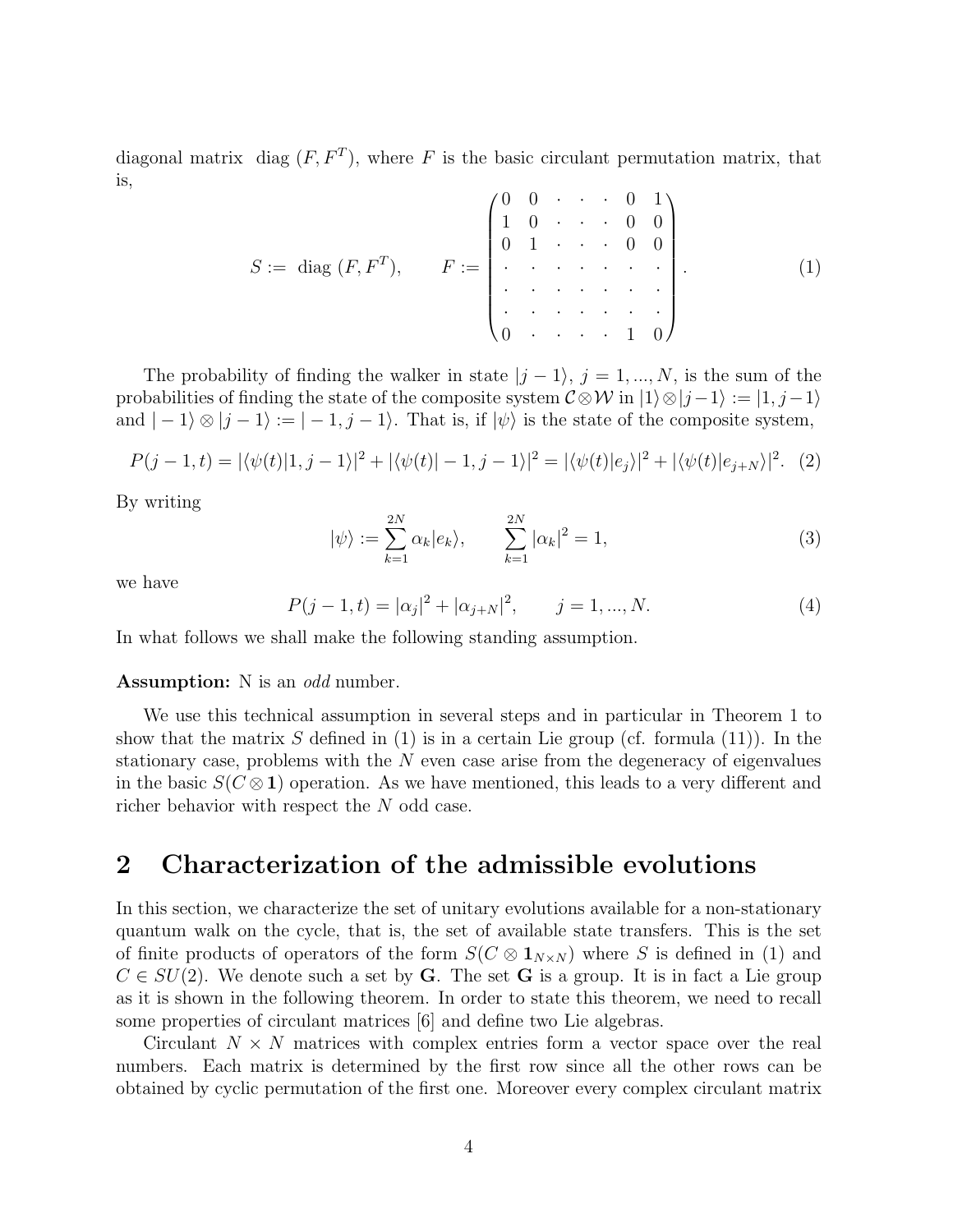R can be written as linear combination with complex coefficients of the basic permutation matrix F defined in (1) and its powers from 0 to  $N-1$ , i.e.,

$$
R := \sum_{l=0}^{N-1} a_l F^l,\tag{5}
$$

with N complex coefficients  $a_0, ..., a_{N-1}$ . All the circulant matrices commute. If we require that  $R$  is not only circulant but also skew-Hermitian then we must have

$$
R^{\dagger} = a_0^* \mathbf{1} + \sum_{l=1}^{N-1} a_l^* F^{lT} = -R = -a_0 \mathbf{1} - \sum_{l=1}^{N-1} a_l F^l,
$$
\n(6)

and with a change of index  $l \to N - l$  and using  $F^{N-l^T} = F^l$ , we have

$$
R^{\dagger} = a_0^* \mathbf{1} + \sum_{l=1}^{N-1} a_{N-l}^* F^l = -a_0 \mathbf{1} - \sum_{l=1}^{N-1} a_l F^l. \tag{7}
$$

This gives the relations

$$
a_0^* = -a_0, \qquad a_{N-l}^* = -a_l, \quad l = 1, ..., \frac{N-1}{2}.
$$
 (8)

Equations (7) constitute N independent relations on the 2N real parameters of R and show that the space of skew-Hermitian circulant matrices is a real vector space of dimension N.

Denote by  $\mathcal L$  the Lie algebra spanned by the  $2N \times 2N$  skew-Hermitian matrices of the form

$$
L_1 := \begin{pmatrix} R & 0 \\ 0 & -R \end{pmatrix} \quad \text{and} \quad L_2 := \begin{pmatrix} 0 & Q \\ -Q^\dagger & 0 \end{pmatrix}, \tag{9}
$$

with R a skew-Hermitian circulant  $N \times N$  matrix and Q a general circulant matrix. It is easily seen that this is in fact a Lie algebra of (real) dimension 3N; the fact that it is closed under Lie bracket being a consequence of the fact that the product of two circulant matrices is another circulant matrix. Notice, in particular, that matrices of the type  $L_1$ form an Abelian subalgebra of dimension N. We denote by  $e^{\mathcal{L}}$  the connected Lie group associated to L.

Theorem 1 The set G of possible evolutions of a non-stationary quantum walk is the Lie group  $e^{\mathcal{L}}$ .

*Proof.* We define an auxiliary Lie algebra  $\mathcal{L}'$ , prove that  $\mathbf{G} = e^{\mathcal{L}'}$  and then prove that  $\mathcal{L} = \mathcal{L}'$ . The claim then follows from the correspondence between Lie groups and Lie algebras. We denote by  $\mathcal{L}'$  the Lie algebra generated by the set

$$
\mathcal{F} := \{ su(2) \otimes \mathbf{1}, S\left( su(2) \otimes \mathbf{1} \right) S^T, ..., S^{N-1}\left( su(2) \otimes \mathbf{1} \right) S^{(N-1)T} \},\tag{10}
$$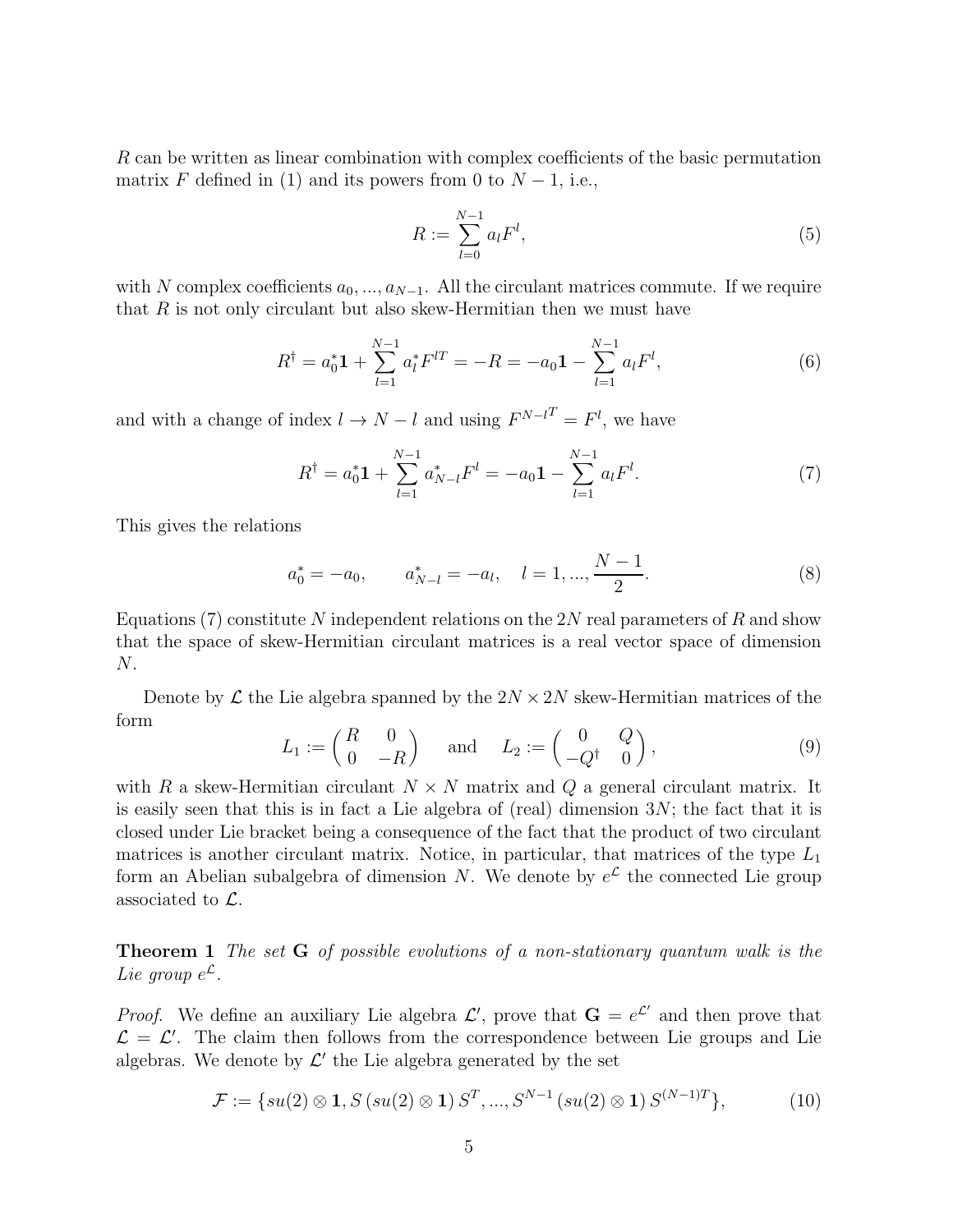where  $S$  is defined in (1) and  $T$  denotes transposition.

To show that  $\mathbf{G} \subseteq e^{\mathcal{L}}$ , it is enough to show that both  $C \otimes \mathbf{1}$ ,  $C \in SU(2)$ , and S are in  $e^{\mathcal{L}'}$ . This fact is obvious for  $C \otimes \mathbf{1}$ , since this is the exponential of an element in  $su(2) \otimes \mathbf{1}$ . For S, we consider the elements  $\begin{pmatrix} 0 & -1 \\ 1 & 0 \end{pmatrix} \otimes \mathbf{1}$  and  $S^{\frac{N-1}{2}} \left( \begin{pmatrix} 0 & 1 \\ -1 & 0 \end{pmatrix} \otimes \mathbf{1} \right) S^{(\frac{N-1}{2})T}$ , both in  $e^{\mathcal{L}'}$ , and calculate with (1)

$$
\begin{bmatrix}\n\begin{pmatrix}\n0 & -1 \\
1 & 0\n\end{pmatrix} \otimes \mathbf{1}\n\end{bmatrix}\n\begin{bmatrix}\nS^{\frac{N-1}{2}}\n\begin{pmatrix}\n0 & 1 \\
-1 & 0\n\end{pmatrix} \otimes \mathbf{1}\n\end{bmatrix}\nS^{\left(\frac{N-1}{2}\right)T} =\n\begin{pmatrix}\nF^{(N-1)T} & 0 \\
0 & F^{N-1}\n\end{pmatrix} = \begin{pmatrix}\nF & 0 \\
0 & F^T\n\end{pmatrix} := S.
$$
\n(11)

We have used  $F^{(N-1)T} = F$ .

To show that  $e^{\mathcal{L}'} \subseteq G$  it is enough to show that every element of the type  $S^j(X \otimes \mathbf{1}) S^{jT}$ , with  $X \in SU(2)$ ,  $j = 0, ..., N - 1$ , can be written as the finite product of elements of the form  $S(C \otimes 1)$  with  $C \in SU(2).^{2}$  This is readily seen because, with  $X \in SU(2)$ , for every  $j$ ,

$$
S^{j}\left(X\otimes\mathbf{1}_{N\times N}\right)S^{jT}=\left(S^{j}\left(X\otimes\mathbf{1}_{N\times N}\right)\right)\left(S^{N-j}\left(\mathbf{1}_{2\times 2}\otimes\mathbf{1}_{N\times N}\right)\right).
$$
 (12)

To conclude the proof, we show that  $\mathcal{L} = \mathcal{L}'$  showing that  $\mathcal{F} \subseteq \mathcal{L}$  and a basis of  $\mathcal{L}$ can be obtained as (repeated) Lie brackets and-or linear combinations of elements of  $\mathcal F$ in (10). A general matrix in F has the form, with  $A \in su(2)$ ,

$$
S^j \left( A \otimes \mathbf{1}_{N \times N} \right) S^{jT} = \tag{13}
$$

$$
\begin{pmatrix} F^j & 0 \ 0 & F^{jT} \end{pmatrix} \begin{pmatrix} ib\mathbf{1}_{N\times N} & \alpha\mathbf{1}_{N\times N} \\ -\alpha^*\mathbf{1}_{N\times N} & -ib\mathbf{1}_{N\times N} \end{pmatrix} \begin{pmatrix} F^{jT} & 0 \\ 0 & F^j \end{pmatrix} = \begin{pmatrix} ib\mathbf{1}_{N\times N} & \alpha F^{2j} \\ -\alpha^*(F^{2jT}) & -ib\mathbf{1}_{N\times N} \end{pmatrix},
$$

with general b real and  $\alpha$  complex,  $j = 0, ..., N - 1$ . This is clearly in  $\mathcal{L}$ . Elements of the form  $L_2$  in (9) are real linear combinations of elements of the form  $\begin{pmatrix} 0 & \gamma F^k \\ \gamma^* F^{kT} & 0 \end{pmatrix}$  $-\gamma^* F^{kT}$  0  $\setminus$ which are of the form in (13) with  $b = 0, \gamma = \alpha$  and  $j = \frac{k}{2}$  $\frac{k}{2}$  for k even and  $j = \frac{N+k}{2}$  $rac{+k}{2}$  for  $k$ odd. A basis for the real elements of the type  $L_1$  is given by the  $\frac{N-1}{2}$  linearly independent elements

$$
\begin{pmatrix} F^j - F^{jT} & 0 \\ 0 & -(F^j - F^{jT}) \end{pmatrix}, \qquad j = 1, ..., \frac{N-1}{2}.
$$
 (14)

These are obtained as Lie brackets of  $\begin{pmatrix} 0 & \mathbf{1}_{N\times N} \\ \mathbf{1}_{N\times N} & 0 \end{pmatrix}$  $-1_{N\times N}$  0 ) and  $\begin{pmatrix} 0 & F^j \\ F^jT & 0 \end{pmatrix}$  $-F^{jT}$  0 which are both of type  $L_2$ . A basis for the purely imaginary elements of type  $L_1$  is given by the  $\frac{N+1}{2}$ linearly independent elements of the type

$$
\begin{pmatrix}\ni(F^j + F^{jT}) & 0 \\
0 & -i(F^j + F^{jT})\n\end{pmatrix}, \quad j = 0, ..., \frac{N-1}{2},
$$
\n(15)

<sup>2</sup>Recall that every element of a connected Lie group can be obtained as the finite product of exponentials of a set of generators of the corresponding Lie algebra (see, e.g., [9]) and the exponential map is surjective on  $SU(2)$  (see, e.g., [16]).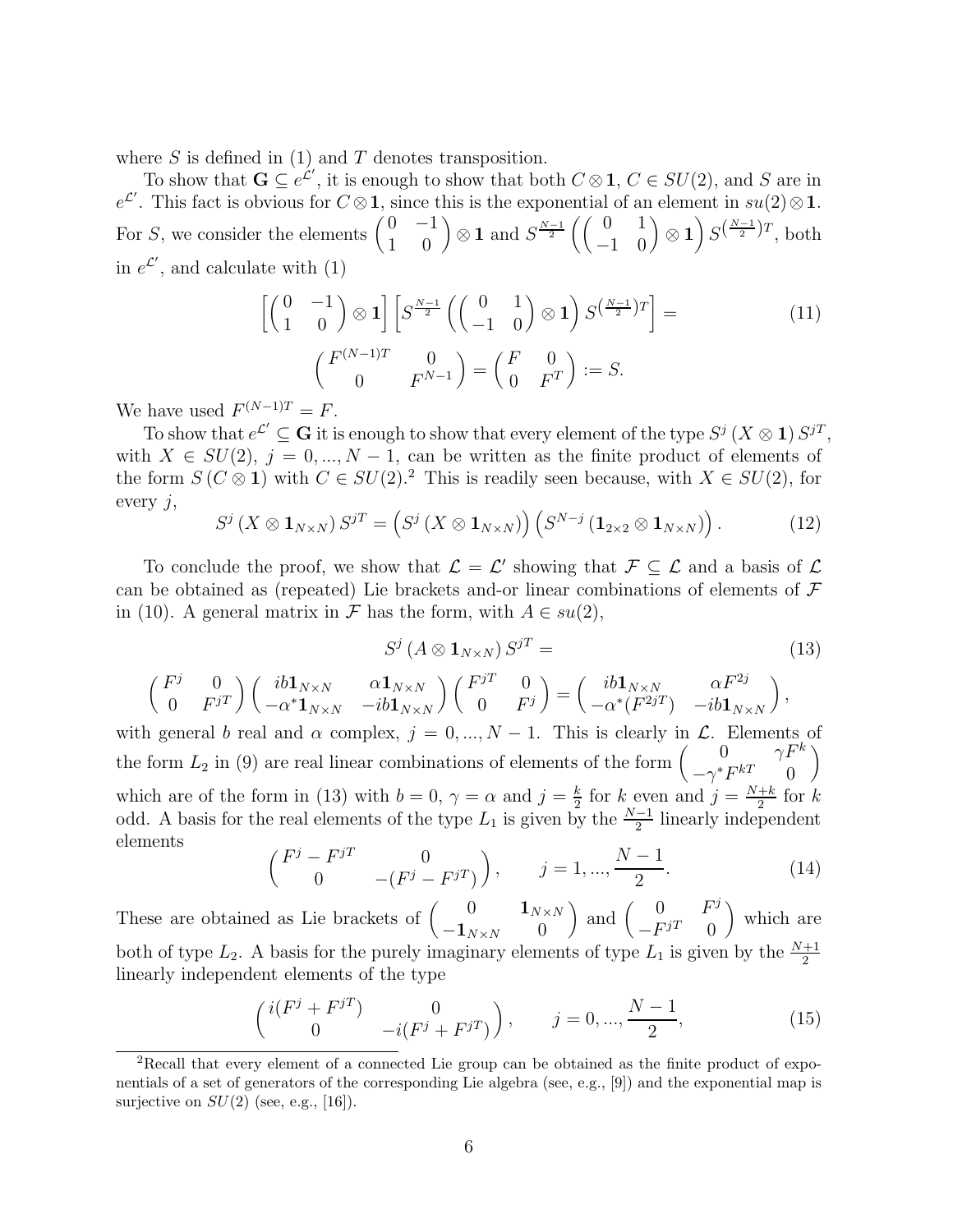which are obtained as Lie brackets of  $\begin{pmatrix} 0 & F^j \\ -\overline{F}^jT & 0 \end{pmatrix}$  $-F^{jT}$  0 ) and  $\begin{pmatrix} 0 & i\mathbf{1}_{N\times N} \\ i\mathbf{1} & 0 \end{pmatrix}$  $i\mathbf{1}_{N\times N}$  0 . This completes the proof of the theorem.  $\Box$ 

#### 3 Obtaining the uniform distribution

The Lie group  $\mathbf{G} = e^{\mathcal{L}}$ , having dimension 3N, is not isomorphic, for  $N \geq 3$ , to  $SU(2N)$ (which has dimension  $4N^2-1$ ) nor to  $Sp(N)$  (which has dimension  $N(2N+1)$ ). Therefore  $\mathbf{G} = e^{\mathcal{L}}$  is not transitive on the complex sphere of dimension 2N which means that there are state transfers for the quantum system of coin and walker which are not induced by any transformation in  $\bf{G}$  [2]. Some state transfers are of special interest. In particular, we are interested in whether a state of the form

$$
|\psi_{in}\rangle := |\psi_{coin}\rangle \otimes |0\rangle,\tag{16}
$$

that is, a state corresponding to the walker with certainty in position  $|0\rangle$ , can be transferred to a state corresponding to the uniform distribution. This is a state where the probability  $P(j-1,t)$  in (2) is equal to  $\frac{1}{N}$ , for every  $j=1,...,N$ , at some t, that is, the walker is found in any position with the same probability. Since,  $\forall C \in SU(2)$ ,  $C \otimes \mathbf{1}_{N \times N} \in e^{\mathcal{L}}$ , we can assume, without loss of generality, that  $|\psi_{coin}\rangle$  in (16) is  $|1\rangle$  so that the problem is to transfer the state  $|e_1\rangle := [1, 0, ..., 0]^T$  to a state with the desired property. We shall show in the following that such a state transfer is possible.

**Theorem 2** There exists a matrix  $L$  in  $\mathcal{L}$  such that

$$
e^{L}|e_{1}\rangle = \begin{pmatrix} r_{1} \\ r_{2} \\ \vdots \\ r_{N} \\ 0 \\ 0 \\ \vdots \\ 0 \end{pmatrix}, \qquad (17)
$$

where

$$
|r_1|^2 = |r_2|^2 = \dots = |r_N|^2 = \frac{1}{N}.
$$
\n(18)

In order to prove this theorem we first prove a lemma. Recall the definition of the Fourier matrix  $\Phi$  of order N (see, e.g., [6]). This is defined so that its conjugate transposed is

$$
\Phi^{\dagger} := \frac{1}{\sqrt{N}} \begin{pmatrix} 1 & 1 & 1 & 1 & \dots & 1 \\ 1 & \omega & \omega^2 & \omega^3 & \dots & \omega^{N-1} \\ 1 & \omega^2 & \omega^4 & \omega^6 & \dots & \omega^{2(N-1)} \\ 1 & \omega^3 & \omega^6 & \omega^9 & \dots & \omega^{3(N-1)} \\ \vdots & \vdots & \vdots & \vdots & \vdots & \vdots \\ 1 & \omega^{N-1} & \omega^{2(N-1)} & \omega^{3(N-1)} & \dots & \omega^{(N-1)(N-1)} \end{pmatrix},
$$
(19)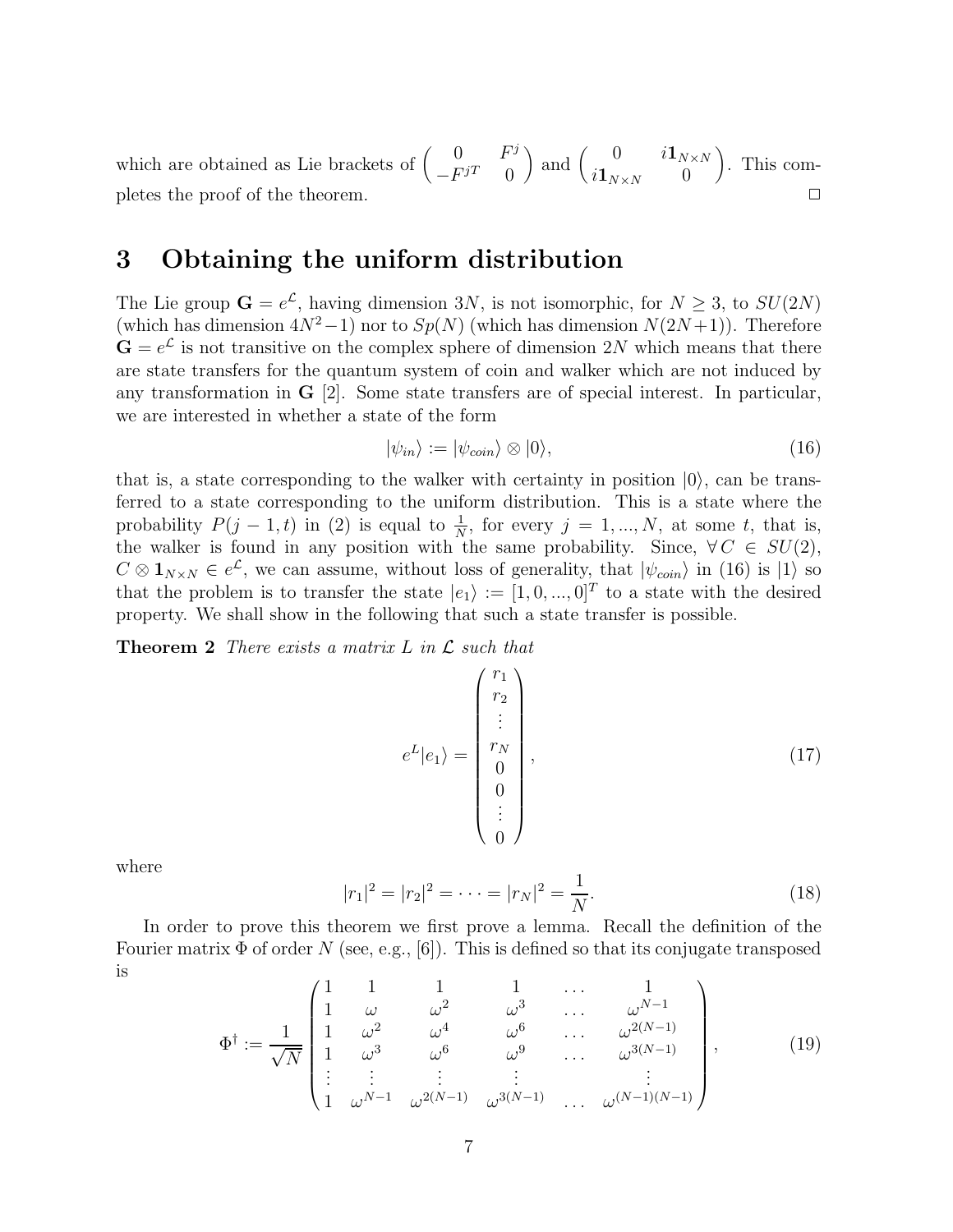where  $\omega$  is the N-th root of the unity, that is  $\omega := e^{i\frac{2\pi}{N}}$ . The Fourier matrix  $\Phi$  is unitary.

#### Lemma 3.1 Define

$$
x_l := \frac{l(l-1)\pi}{N}, \qquad l = 0, 1, ..., N-1.
$$
 (20)

Then

$$
\begin{pmatrix}\nr_1 \\
r_2 \\
r_3 \\
\vdots \\
r_N\n\end{pmatrix} := \frac{1}{\sqrt{N}} \Phi^{\dagger} \begin{pmatrix}\ne^{ix_0} \\
e^{ix_1} \\
e^{ix_2} \\
\vdots \\
e^{ix_{N-1}}\n\end{pmatrix}
$$
\n(21)

has the property (18).

*Proof.* From  $(19)$  and  $(21)$ , we obtain

$$
r_h = \frac{1}{N} \left( 1 + \sum_{l=1}^{N-1} \omega^{(h-1)l} e^{ix_l} \right), \qquad h = 1, ..., N. \tag{22}
$$

This, using the definition of  $\omega$ , gives

$$
r_h = \frac{1}{N} \left( 1 + \sum_{l=1}^{N-1} e^{\frac{i2\pi(h-1)l}{N}} e^{ix_l} \right).
$$
 (23)

We calculate  $|r_h|^2$ ,  $h = 1, ..., N$ , as

$$
|r_h|^2 = r_h^* r_h = \frac{1}{N^2} \sum_{l_1, l_2 = 0}^{N-1} e^{i\frac{2\pi}{N}(l_2 - l_1)(h-1)} e^{i(x_{l_2} - x_{l_1})} = \tag{24}
$$

$$
\frac{1}{N} + \frac{2}{N^2} \sum_{\{l_1, l_2\} = 0}^{N-1} \text{Re} \left( e^{i \frac{2\pi}{N} (l_2 - l_1)(h-1)} e^{i (x_{l_2} - x_{l_1})} \right).
$$

The sum in the last term is intended over all the pairs of indices  $\{l_1, l_2\}$ , with  $l_1 \neq l_2$ , where only one is chosen between  $\{l_1, l_2\}$  and  $\{l_2, l_1\}$ . Because of the presence of the real part ' Re ' it is not important which pair is chosen. We now show that, with the choice  $(20)$ , the last term of this expression is zero for every h, which will prove the claim that  $|r_h|^2 = \frac{1}{N}$  $\frac{1}{N}$ .

It is convenient to re-write the sum by regrouping elements corresponding to  $l_2 - l_1 =$ p mod N, for  $p = 1, ..., N - 1$ . This means  $l_2 - l_1 = p$  or  $l_1 - l_2 = N - p$ . We have

$$
\sum_{\{l_1, l_2\}=0}^{N-1} \text{Re}\left(e^{i\frac{2\pi}{N}(l_2-l_1)(h-1)}e^{i(x_{l_2}-x_{l_1})}\right) = (25)
$$

$$
\sum_{p=1}^{N-1} \text{ Re } \left( \sum_{l_2-l_1=p} e^{i(l_2-l_1)(h-1)\frac{2\pi}{N}} e^{i(x_{l_2}-x_{l_1})} + \sum_{l_1-l_2=N-p} e^{i(l_2-l_1)(h-1)\frac{2\pi}{N}} e^{i(x_{l_2}-x_{l_1})} \right).
$$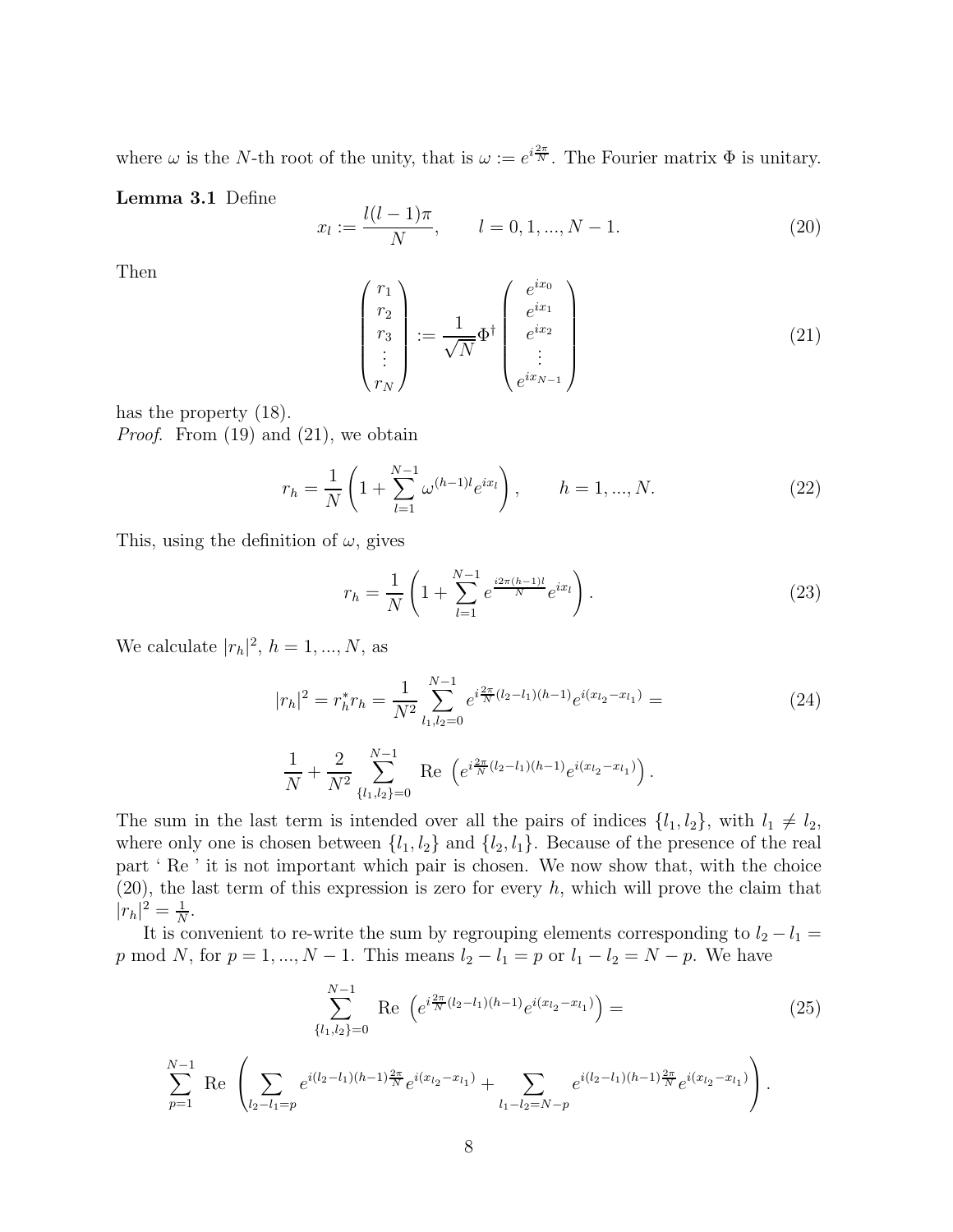Doing the substitution  $l_1 = l$  and  $l_2 = l+p$  in the first term of the sum and the substitution  $l_1 = l$  and  $l_2 = l - (N - p)$  in the second term, this sum becomes

$$
\sum_{p=1}^{N-1} \text{ Re } \left( e^{ip(h-1)\frac{2\pi}{N}} \left( \sum_{l=0}^{N-1-p} e^{i(x_{l+p}-x_l)} + \sum_{l=N-p}^{N-1} e^{i(x_{l-(N-p)}-x_l)} \right) \right).
$$
 (26)

We now show that, with the choice (20), the content of the innermost parenthesis in the above expression, i.e.,

$$
M := M(p) := \sum_{l=0}^{N-1-p} e^{i(x_{l+p}-x_l)} + \sum_{l=N-p}^{N-1} e^{i(x_{l-(N-p)}-x_l)},
$$
\n(27)

is zero for each  $p$  which will conclude the proof of the Lemma. Replacing  $(20)$  in  $(27)$  and after some algebraic manipulations, we obtain

$$
M(p) = \sum_{l=0}^{N-1-p} e^{i\frac{2\pi}{N} \left(\frac{p(p-1)}{2} + pl\right)} + \sum_{l=N-p}^{N-1} e^{i\frac{2\pi}{N} \left(\frac{(N-p)(N-p+1)}{2} - (N-p)l\right)} = \sum_{l=0}^{N-1} e^{i\frac{2\pi}{N} \left(\frac{p(p-1)}{2} + pl\right)}.
$$
 (28)

Thus we have

$$
M(p) = e^{i\frac{2\pi}{N}\frac{p(p-1)}{2}} \sum_{l=0}^{N-1} e^{i\frac{2\pi pl}{N}} = e^{i\frac{2\pi}{N}\frac{p(p-1)}{2}} \frac{1 - e^{i2\pi p}}{1 - e^{i\frac{2\pi p}{N}}} = 0 \quad \forall p \neq 0 \text{ mod } N. \tag{29}
$$

This concludes the proof of the Lemma.  $\Box$ 

We are now ready to prove Theorem 2

*Proof.* (Proof of Theorem 2) We choose L as a matrix of the form  $L_1$  in (9) so that  $e^L$ has the form

$$
e^L = \begin{pmatrix} e^R & 0\\ 0 & e^{-R} \end{pmatrix},\tag{30}
$$

with R a general skew-Hermitian  $N \times N$  circulant matrix. The problem is therefore to find a circulant matrix  $R$  so that

$$
e^{R}\begin{pmatrix}1\\0\\\vdots\\0\end{pmatrix} = \begin{pmatrix}r_1\\r_2\\\vdots\\r_N\end{pmatrix},\tag{31}
$$

with  $r_1, ..., r_N$  satisfying (18). Any circulant matrix R is diagonalized by the Fourier matrix (19) of the corresponding dimension, that is,

$$
R = \Phi^{\dagger} \Lambda \Phi,\tag{32}
$$

with  $\Lambda$  diagonal. Conversely every matrix of the form on the right hand side is circulant [6]. Moreover if  $\Lambda = \text{diag}(i\lambda_0, i\lambda_1, ..., i\lambda_{N-1})$ , with  $\lambda_l, l = 0, ..., N-1$  real numbers, R is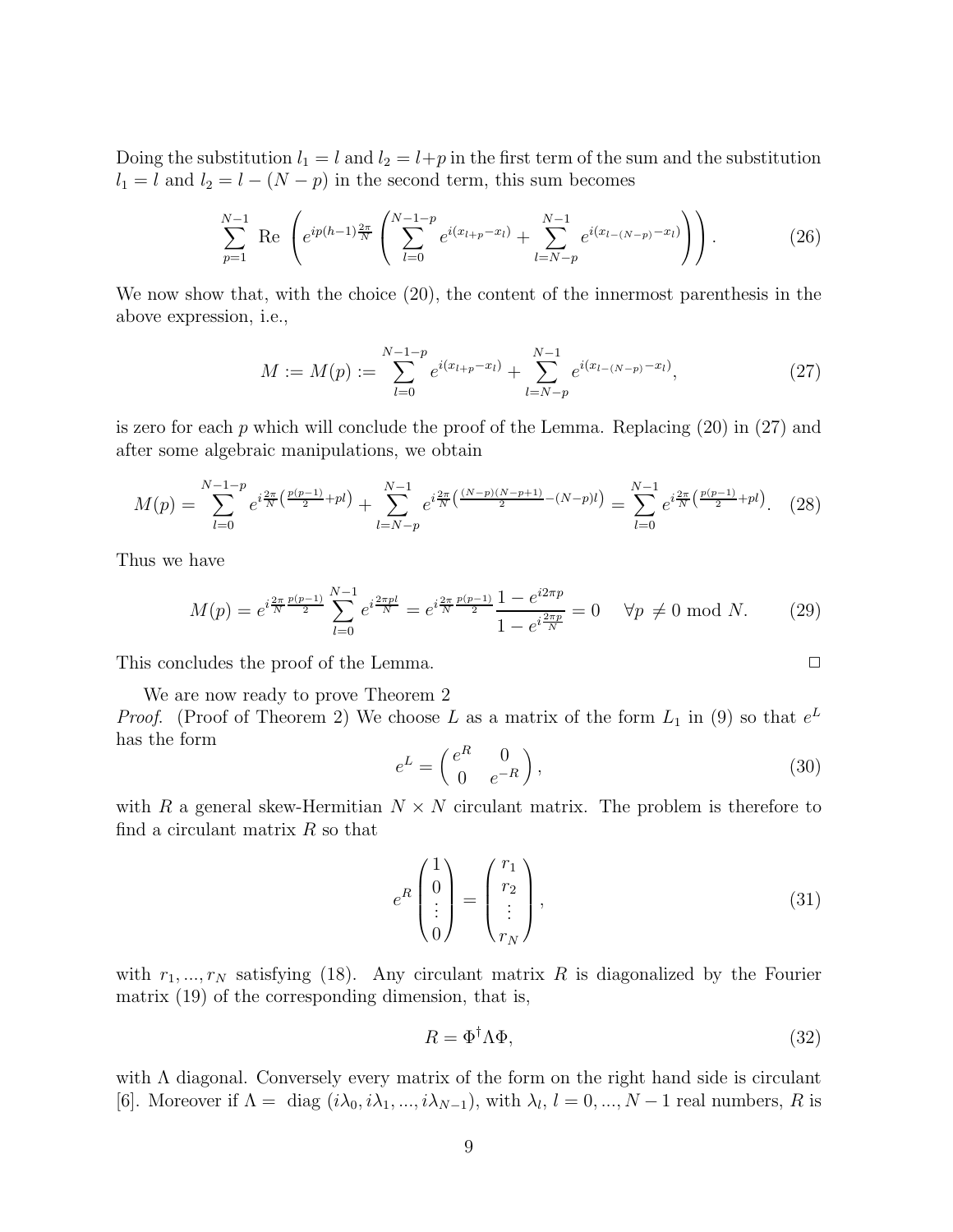skew-Hermitian. In this case, we have

$$
e^{R}\begin{pmatrix}1\\0\\ \vdots\\0\end{pmatrix} = \Phi^{\dagger}e^{\Lambda}\Phi\begin{pmatrix}1\\0\\ \vdots\\0\end{pmatrix} = \Phi^{\dagger}e^{\Lambda}\frac{1}{\sqrt{N}}\begin{pmatrix}1\\1\\ \vdots\\1\end{pmatrix} = \Phi^{\dagger}\frac{1}{\sqrt{N}}\begin{pmatrix}e^{i\lambda_0}\\e^{i\lambda_1}\\ \vdots\\e^{i\lambda_{N-1}}\end{pmatrix}.
$$
 (33)

Choosing  $\lambda_l = x_l, l = 0, ..., N - 1$  with the definition (20), the theorem follows from Lemma 3.1.  $\Box$ 

Other states with the same property can be obtained by applying a transformation  $U \otimes \mathbf{1}, U \in SU(2)$ , which is in G. In particular notice that the state (17) is a separable state.

### 4 Conclusion

Non-stationary quantum walks have properties which distinguish them from stationary ones. Moreover they are amenable of study with the methods of quantum control. In fact, several problems, such as obtaining a given evolution, can be seen as control problems where the evolution of the coin plays the role of the control. In this paper we have shown that, opposite to the stationary case, a non-stationary quantum walk on the cycle may converge to a constant distribution and in particular to a uniform distribution as for classical random walks. A constructive approach to achieve this and other evolutions of interest for general quantum walks will be the subject of future research.

Acknowledgement D.D. is grateful to Mark Hillery for helpful conversations on the topic of quantum walks. The authors also thank the reviewers for useful suggestions. D. D'Alessandro's research was supported by NSF under Career Grant ECS-0237925.

### References

- [1] D. Aharonov, A. Ambainis, J. Kempe, U. Vazirani, Quantum walks on graphs, Proc. 33rd Annual ACM STOC, ACM, NY, pp. 50-59.
- [2] F. Albertini and D. D'Alessandro, Notions of controllability for bilinear multilevel quantum systems, IEEE Transactions on Automatic Control, 48, No. 8, 1399-1403 (2003).
- [3] M. Bednarska, A. Grudka, P. Kurzynski, T. Luczak, and A. Wojcik, (2003). Quantum walks on cycles, *Phys. Lett. A*, Vol.317, pp.21-25.
- [4] M. Bednarska, A. Grudka, P. Kurzynski, T. Luczak, and A. Wojcik, (2004). Examples of nonuniform limiting distributions for the quantum walk on even cycles, International Journal of Quantum Information, Vol.2, pp.453-459.